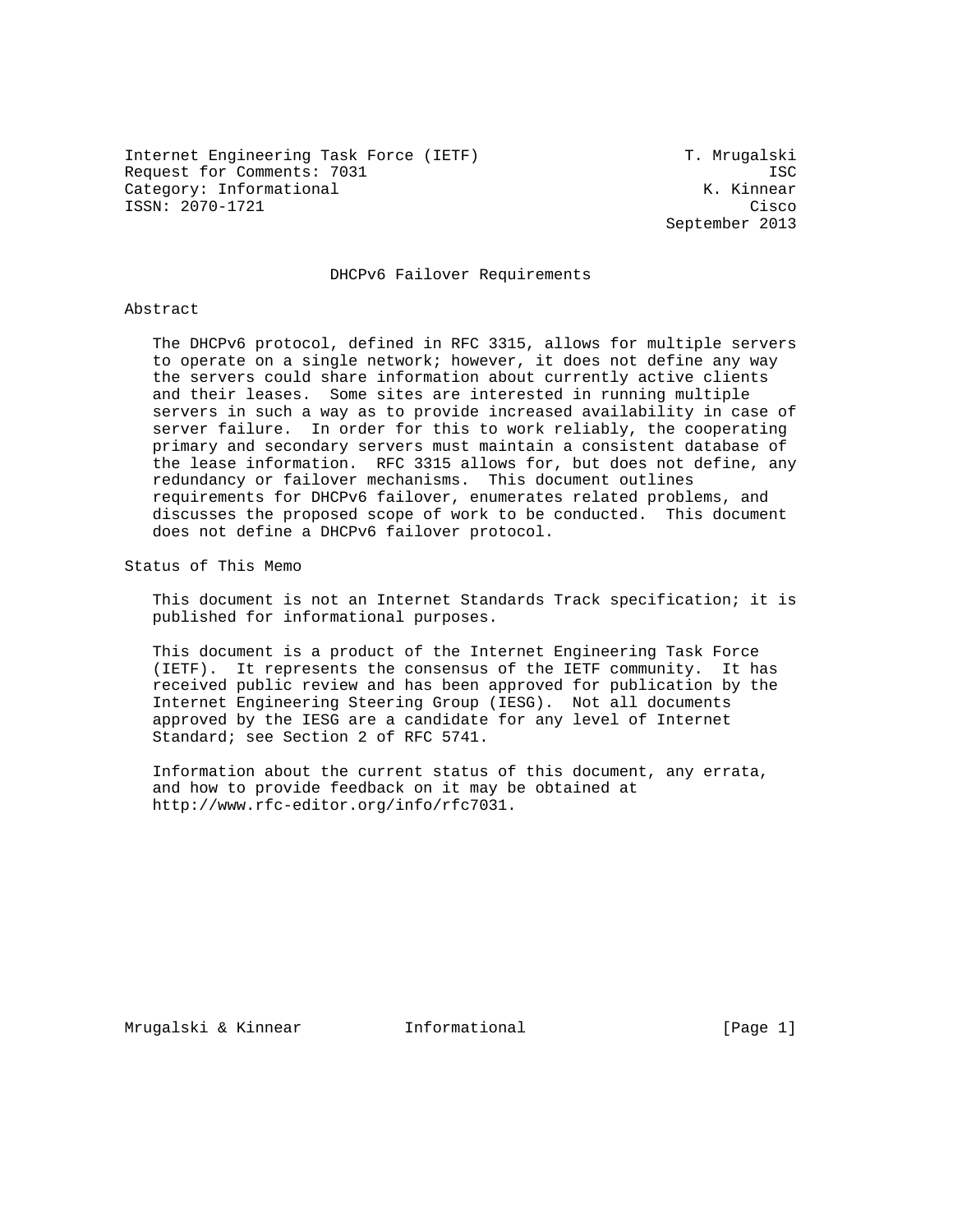# Copyright Notice

 Copyright (c) 2013 IETF Trust and the persons identified as the document authors. All rights reserved.

 This document is subject to BCP 78 and the IETF Trust's Legal Provisions Relating to IETF Documents

 (http://trustee.ietf.org/license-info) in effect on the date of publication of this document. Please review these documents carefully, as they describe your rights and restrictions with respect to this document. Code Components extracted from this document must include Simplified BSD License text as described in Section 4.e of the Trust Legal Provisions and are provided without warranty as described in the Simplified BSD License.

Table of Contents

| 2.1                                            |
|------------------------------------------------|
|                                                |
|                                                |
|                                                |
|                                                |
|                                                |
|                                                |
|                                                |
|                                                |
| 4.2. Geographically Distributed Failover 7     |
|                                                |
|                                                |
|                                                |
|                                                |
|                                                |
| 5 <sub>1</sub>                                 |
|                                                |
|                                                |
|                                                |
| 5.2. Synchronization Mechanisms 11             |
|                                                |
|                                                |
| DHCPv4 and DHCPv6 Failover Comparison 12<br>б. |
| $7_{\odot}$                                    |
|                                                |
|                                                |
|                                                |
|                                                |
|                                                |
|                                                |

Mrugalski & Kinnear **Informational Informational** [Page 2]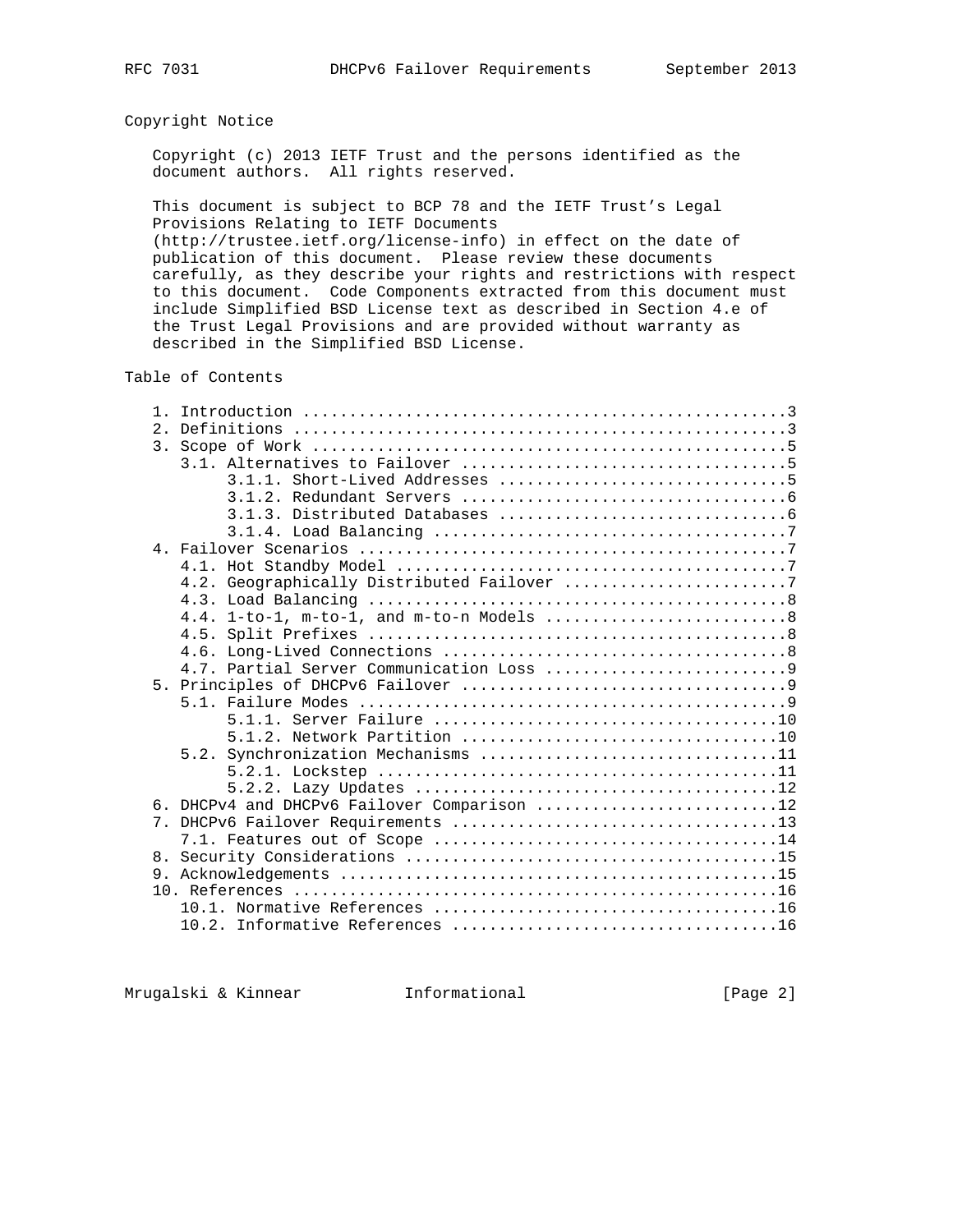# 1. Introduction

 The DHCPv6 protocol, defined in [RFC3315], allows for multiple servers to be operating on a single network; however, it does not define how the servers can share the same address and prefix delegation pools and allow a client to seamlessly extend its existing leases when the original server is down. [RFC3315] provides for these capabilities but does not document how the servers cooperate and communicate to provide this capability. Some sites are interested in running multiple servers in such a way as to provide redundancy in case of server failure. In order for this to work reliably, the cooperating primary and secondary servers must maintain a consistent database of the lease information.

 This document discusses failover implementations scenarios, failure modes, and synchronization approaches to provide background to the list of requirements for a DHCPv6 failover protocol. It then defines a minimum set of requirements that failover must provide to be useful, while acknowledging that additional features may be specified as extensions. This document does not define a DHCPv6 failover protocol.

 The failover model, to which these requirements apply, will initially be a pairwise "hot standby" model (see Section 4.1) with a primary server used in normal operation switching over to a backup secondary server in the event of failure. Optionally, a secondary server may provide failover service for multiple primary servers. However, the requirements will not preclude a future load-balancing extension where there is a symmetric failover relationship.

 The DHCPv6 failover concept borrows heavily from its DHCPv4 counterpart [DHCPV4-FAILOVER] that never completed the standardization process but has several successful, operationally proven vendor-specific implementations. For a discussion about commonalities and differences, see Section 6.

# 2. Definitions

This section defines terms that are relevant to DHCPv6 failover.

 Definitions from [RFC3315] are included by reference. In particular, "client" means any device, e.g., end-user host, CPE (Customer Premises Equipment), or other router that implements client functionality of the DHCPv6 protocol. A "server" is a DHCPv6 server, unless explicitly noted otherwise. A "relay" is a DHCPv6 relay.

Mrugalski & Kinnear **Informational Informational** [Page 3]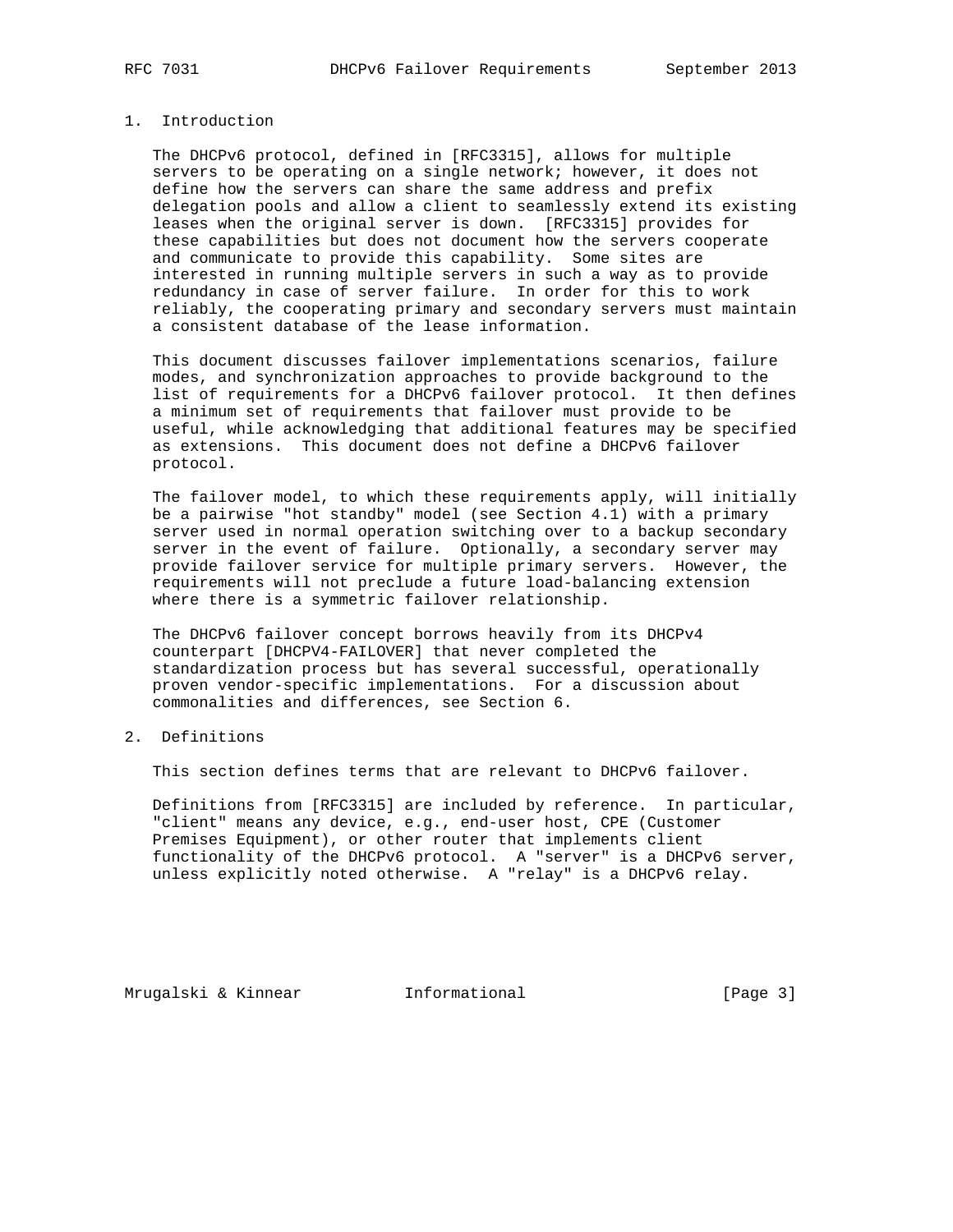- Binding (or client binding): a group of server data records containing the information the server has about the addresses in an IA (Identity Association, see Section 10 of [RFC3315]) or configuration information explicitly assigned to the client. Configuration information that has been returned to a client through a policy -- for example, the information returned to all clients on the same link -- does not require a binding.
- DNS Update: the capability to update a DNS server's name database using the on-the-wire protocol defined in [RFC2136]. Clients and servers can negotiate the scope of such updates as defined in [RFC4704].
- Failover: the ability of one partner to continue offering services provided by another partner, with minimal or no impact on clients.
- FQDN: a fully qualified domain name. A fully qualified domain name generally is a host name with at least one domain label under the top-level domain. For example, "dhcp.example.org" is a fully qualified domain name.
- High Availability: a desired property of DHCPv6 servers to continue providing services despite experiencing unwanted events such as server crashes, link failures, or network partitions.
- Load Balancing: the ability for two or more servers to each process some portion of the client request traffic in a conflict-free fashion.
- Lease: an IPv6 address, an IPv6 prefix, or other resource that was assigned ("leased") by a server to a specific client. A lease may include additional information, like associated fully qualified domain name (FQDN) and/or information about associated DNS updates. A client obtains a lease for a specified period of time (valid lifetime).
- Partner: A "partner", for the purpose of this document, refers to a failover server, typically the other failover server in a failover relationship.
- Stable Storage: each DHCP server is required to keep its lease database in some form of storage (known as "stable storage") that will be consistent throughout reboots, crashes, and power failures.
- Partner Failure: A power outage, unexpected shutdown, crash, or other type of failure that renders a partner unable to continue its operation.

Mrugalski & Kinnear **Informational Informational** [Page 4]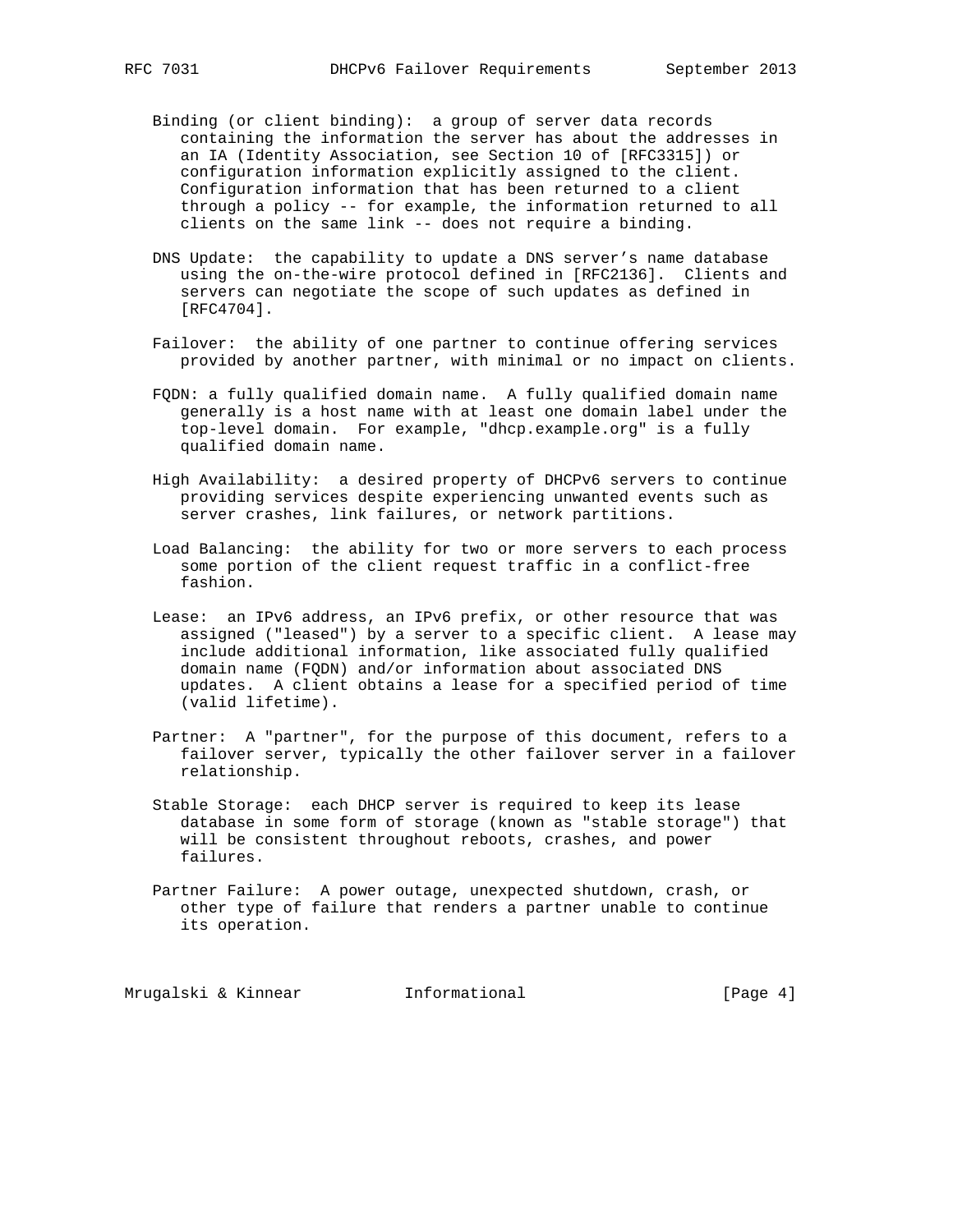3. Scope of Work

 In order to fit within the IETF process effectively and efficiently, the standardization effort for DHCPv6 failover is expected to proceed with the creation of documents of increasing specificity.

 Requirements document: It begins with this document specifying the requirements for DHCPv6 failover.

Design document:

 A later document is expected to address the design of the DHCPv6 failover protocol.

Protocol document:

 If sufficient interest exists, a later document is expected to address the protocol details required to implement the DHCPv6 failover protocol itself.

 The goal of this partitioning is, in part, to ease the validation, review, and approval of the DHCPv6 failover protocol by presenting it in comprehensible parts to the larger community.

Additional documents describing extensions may also be defined.

DHCPv6 failover requirements are presented in Section 7.

3.1. Alternatives to Failover

 There are many scenarios in which a failover capability would be useful. However, there are often much simpler approaches that will meet the required goals. This section documents examples where failover is not really needed.

3.1.1. Short-Lived Addresses

 There are cases when IPv6 addresses are used only for a short time, but there is a need to have high degree of confidence that those addresses will be served. A notable example is PXE (Preboot eXecution Environment) [RFC5970]. This is a mechanism for obtaining configuration early in the process of bootstrapping over the network.

 The PXE BIOS acquires an address in order to load the operating system image and continue booting. Address and possibly other configuration parameters are used during the boot process and are discarded thereafter. Any lack of available DHCPv6 service at this time will prevent such devices from booting.

Mrugalski & Kinnear **Informational Informational** [Page 5]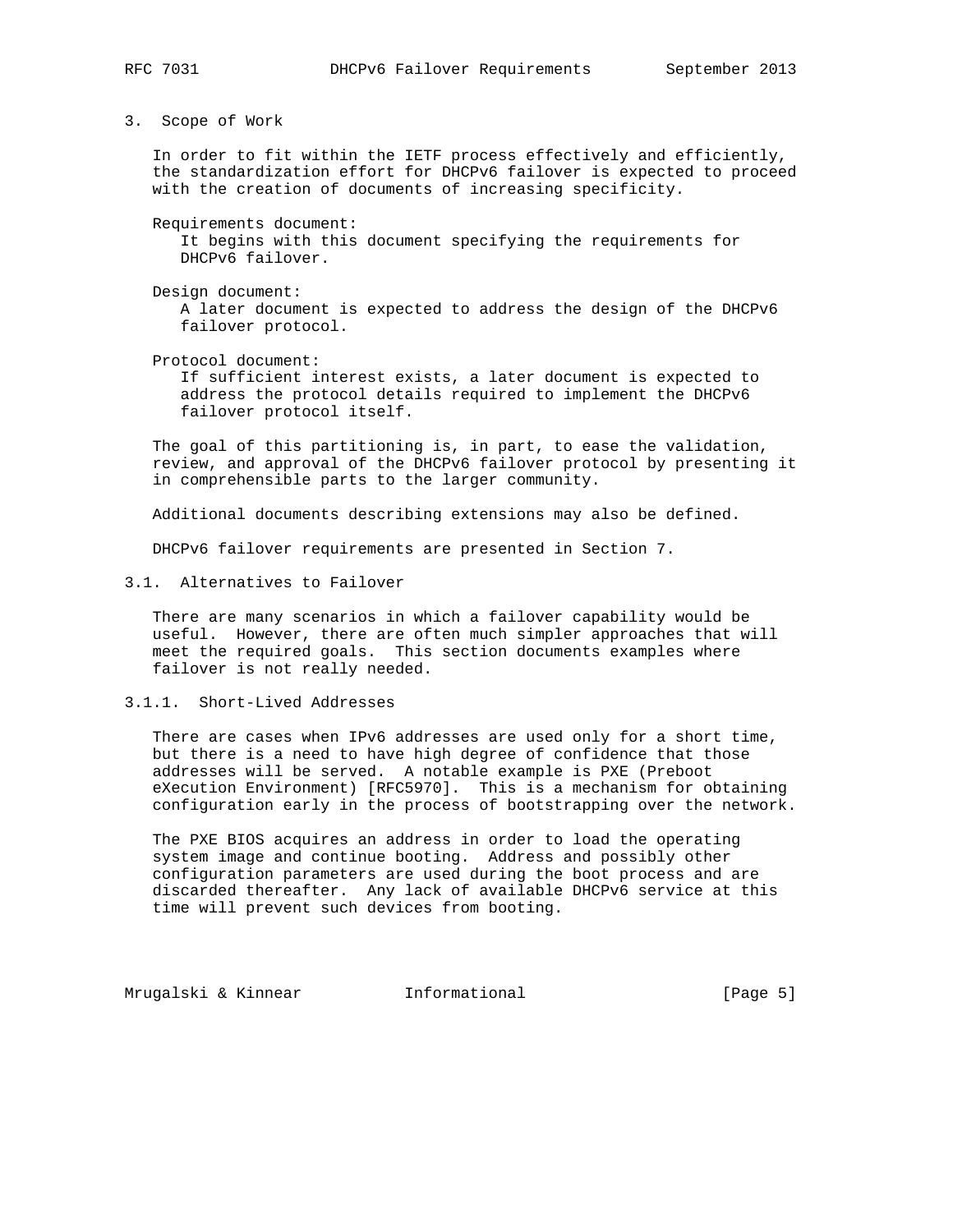Instead of deploying failover, it is better to use the much simpler preference mechanism, defined in [RFC3315]. For example, consider two or more servers with each having a distinct preference set (e.g., 10 and 20). Both will answer a client's request. The client should choose the one with the larger preference value. In case of failure of the most preferred server, the next server will keep responding to clients' queries. This approach is simple to deploy but does not offer lease stability, i.e., in case of server failure, clients' addresses and prefixes will change.

## 3.1.2. Redundant Servers

 In some cases, the desire to deploy failover is motivated by high availability, i.e., to continue providing services despite server failure. If there are no additional requirements, that goal may be fulfilled with simply deploying two or more independent servers on the same link.

 There are several well-documented approaches showing how such a deployment could work. They are discussed in detail in [RFC6853]. Each of those approaches is simpler to deploy and maintain than full failover.

# 3.1.3. Distributed Databases

 Some servers may allow their lease database to be stored in external databases. Another possible alternative to failover is to configure two servers to connect to the same distributed database.

 Care should be taken to understand how inconsistencies are solved in such database backends and how such conflict resolutions affect DHCPv6 server operation.

 It is also essential to use only a database that provides equivalent reliability and failover capability. Otherwise, the single point of failure is only moved to a different location (database rather than DHCPv6 server). Such a configuration does not improve redundancy but significantly complicates deployment.

 A common misconception regarding database-based redundancy is the assumption that a conflict resolution after recovering from a network partition is not necessary. To explain that fallacy, let's consider an example where there is a very small pool with only one address. There are two servers, each connected to a co-located database node (i.e., running on the same hardware). Network partition occurs. Each server is operating but has lost connection to its partner. Two clients request an address, one from each server. Each server consults its database and discovers that only one address is

Mrugalski & Kinnear **Informational Informational** [Page 6]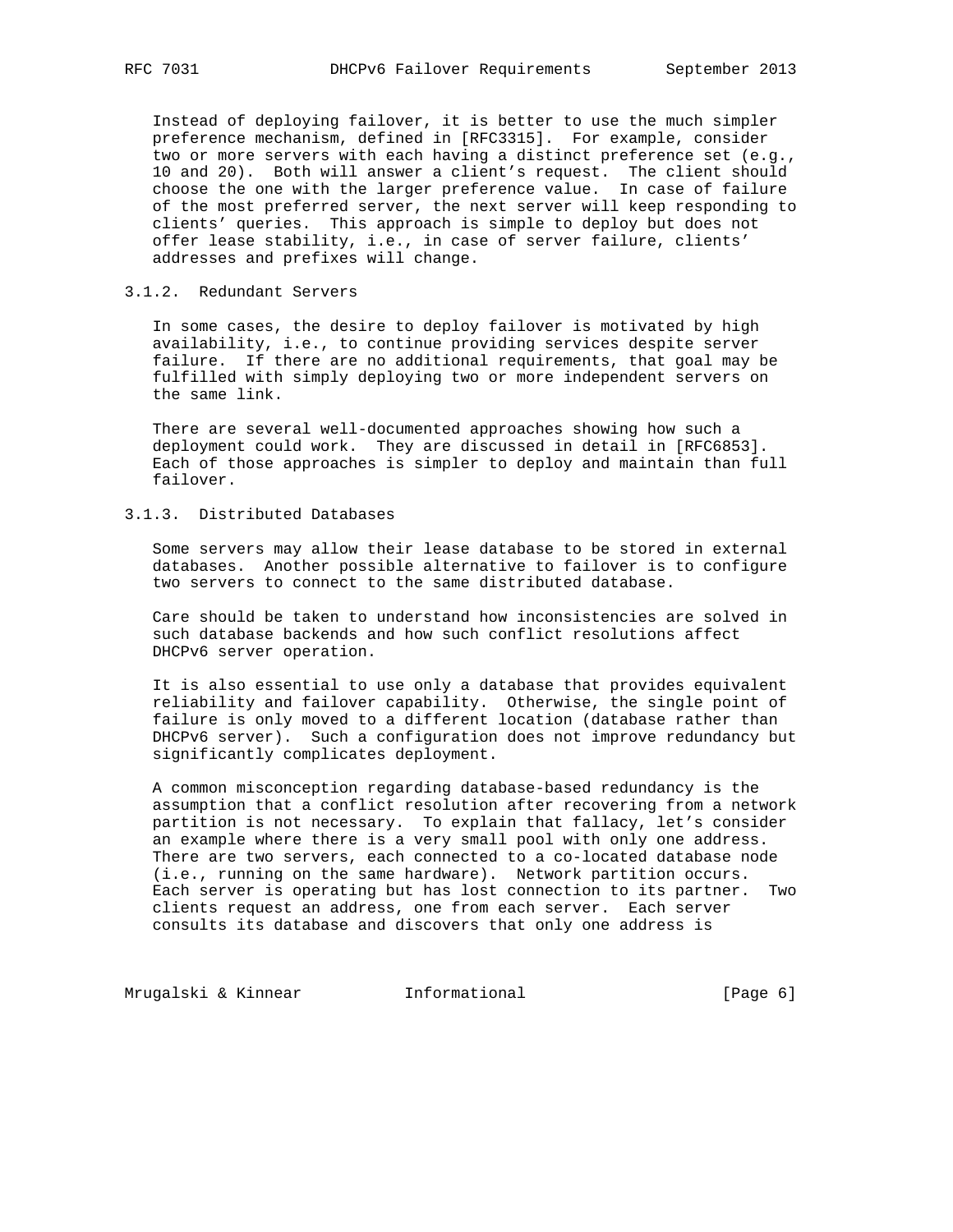available, so it is assigned to the client. Unfortunately, each server assigned the same address to a different client. Making the scenario more realistic (millions of addresses rather than one) just decreased failure probability, but it did not eliminate the underlying issue.

 Any solution that involves a distributed database implementation of DHCPv6 failover must take into account the requirements for security. See Section 8 for additional information.

## 3.1.4. Load Balancing

 Sometimes the desire to deploy more than one server is based on the assumption that they will share the client traffic. Administrators that are interested in such a capability are advised to deploy a load-balancing mechanism, defined in [LOAD-BALANCING].

## 4. Failover Scenarios

 The following sections provide several examples of deployment scenarios and use cases that may be associated with capabilities commonly referred to as "failover". These scenarios may be in or out of scope for the DHCPv6 failover protocol to which this document's requirements apply; they are enumerated here to provide a common basis for discussion.

# 4.1. Hot Standby Model

 In the simplest case, there are two partners that are connected to the same network. Only one of the partners ("primary") provides services to clients. In case of its failure, the second partner ("secondary") continues handling services previously handled by the first partner. As both servers are connected to the same network, a partner that fails to communicate with its partner while also receiving requests from clients may assume with high probability that its partner is down and the network is functional. This assumption may affect its operation.

# 4.2. Geographically Distributed Failover

 Servers may be physically located in separate locations. A common example of such a topology is where a service provider has at least a regional high performance network between geographically distributed data centers. In such a scenario, one server is located in one data center, and its failover partner is located in another remote data center. In this scenario, when one partner finds that it cannot communicate with the other partner, it does not necessarily mean that the other partner is down.

Mrugalski & Kinnear **Informational** 111 (Page 7)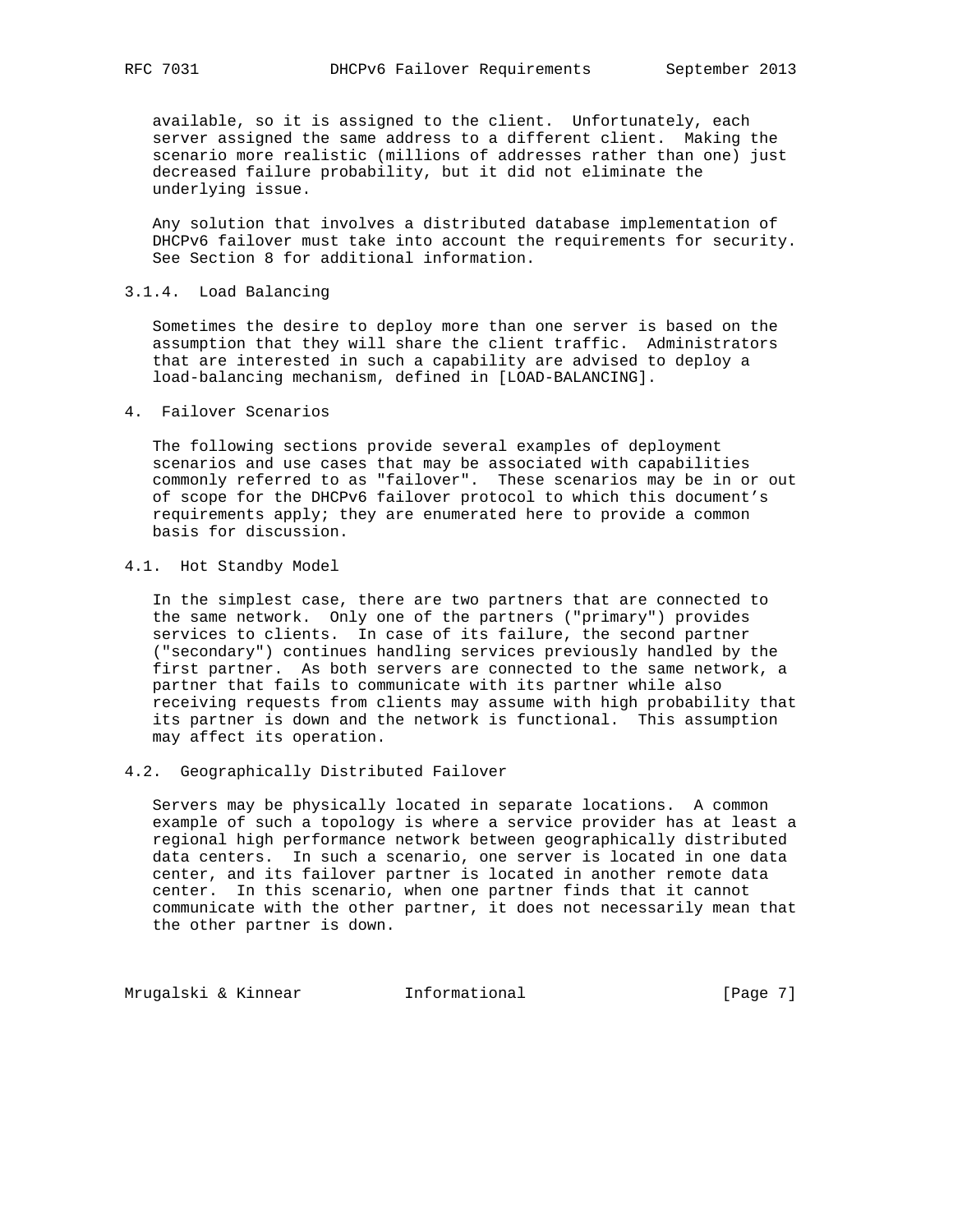# 4.3. Load Balancing

 A desire to have more than one server in a network may also be created by the desire to have incoming traffic be handled by several servers. This decreases the load each server must endure when all servers are operational. Although such a capability does not, strictly, require failover -- it is clear that failover makes such an architecture more straightforward.

 Note that in a load-balancing situation that includes failover, each individual server must be able to handle the full load normally handled by both servers working together, or there is not a true increase in availability.

#### 4.4. 1-to-1, m-to-1, and m-to-n Models

 A failover relationship for a specific network is provided by two failover partners. Those partners communicate with each other and back up all pools. This scenario is sometimes referred to as the 1-to-1 model and is considered relatively simple. In larger networks, one server may be participating in several failover relationships, i.e., it provides failover for several address or prefix pools, each served by separate partners. Such a scenario can be referred to as m-to-1. The most complex scenario, m-to-n, assumes that each partner participates in multiple failover relationships.

#### 4.5. Split Prefixes

 Due to the extensive IPv6 address space, it is possible to provide semi-redundant service by splitting the available pool of addressees into two or more non-overlapping pools, with each server handling its own smaller pool. Several versions of such a scenario are discussed in [RFC6853].

### 4.6. Long-Lived Connections

 Certain nodes may maintain long-lived connections. Since the IPv6 address space is large, techniques exist (e.g., [RFC6853]) that use the easy availability of IPv6 addresses in order to provide increased DHCPv6 availability. However, these approaches do not generally provide for stable IPv6 addresses for DHCPv6 clients should the server with which the client is interacting become unavailable.

 The obvious benefit of stable addresses is the ability to update DNS infrequently. While DNS can be updated every time an IPv6 address changes, it introduces delays, and (depending on DNS configuration) old entries may be cached for prolonged periods of time.

Mrugalski & Kinnear **Informational Informational** [Page 8]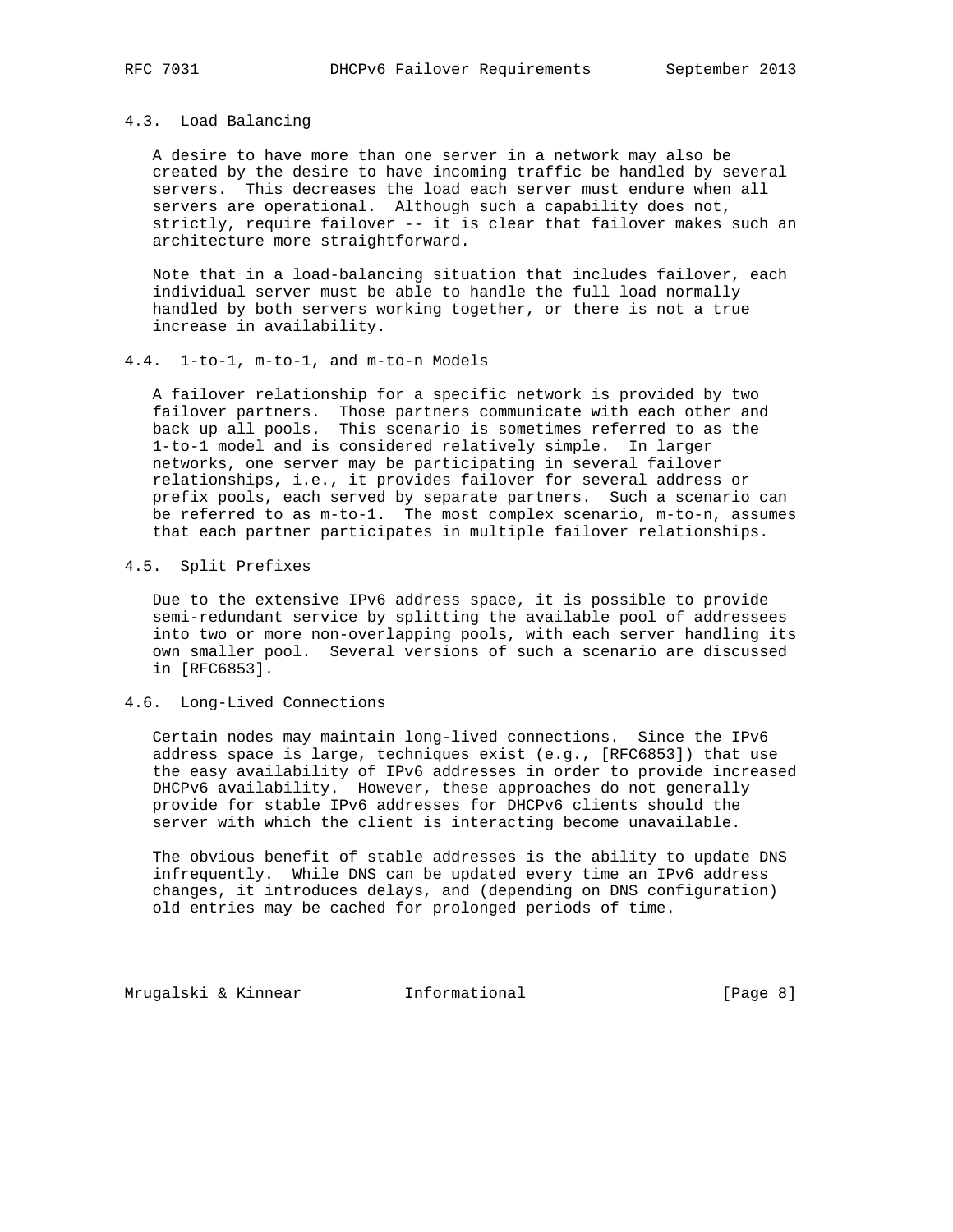The other benefit of having a stable address is that many monitoring solutions provide statistics on a per-IP basis, so IP changes make measuring characteristics of a given box more difficult.

4.7. Partial Server Communication Loss

 There is a scenario where the DHCPv6 server may be configured to serve clients on one network adapter and communicate with a partner server (server-to-server traffic) on a different network adapter. In this scenario, if the server loses connectivity on the network adapter used to communicate with the clients because of network adapter (hardware) failure, there is no intimation of the loss of service to the partner in the DHCPv6 failover protocol. Since the servers are able to communicate with each other, the partner remains ignorant of the loss of service to clients.

5. Principles of DHCPv6 Failover

 This section describes important issues that will affect any DHCPv6 failover protocol. This section is not intended to define implementation details but rather describes high-level concepts and issues that are important to DHCPv6 failover. These issues form a basis for later documents that will deal with the solutions to these issues.

 The general failover concept assumes that there are backup servers that can provide service in case of a primary server failure. In theory, there could be more than one backup server that could take up the role if such a need arises. However, having more than two servers introduces a very difficult issue of synchronizing between partners. In the case of just a pair of cooperating servers, the notification and processes can result in only one of two states: fully successful (got response from a partner) and total failure (no response, failure event occurred). Were there more than two partners participating in a relationship, there would be intermediate, inconsistent states where some partners had updated their state and some had not. This would greatly complicate the protocol design and would give little advantage in return. Therefore, an approach that assumes a pair of cooperating servers was chosen.

5.1. Failure Modes

 This section documents failure modes. This requirements document does not make any claims whether those two failures are distinguishable by a server.

Mrugalski & Kinnear **Informational Informational** [Page 9]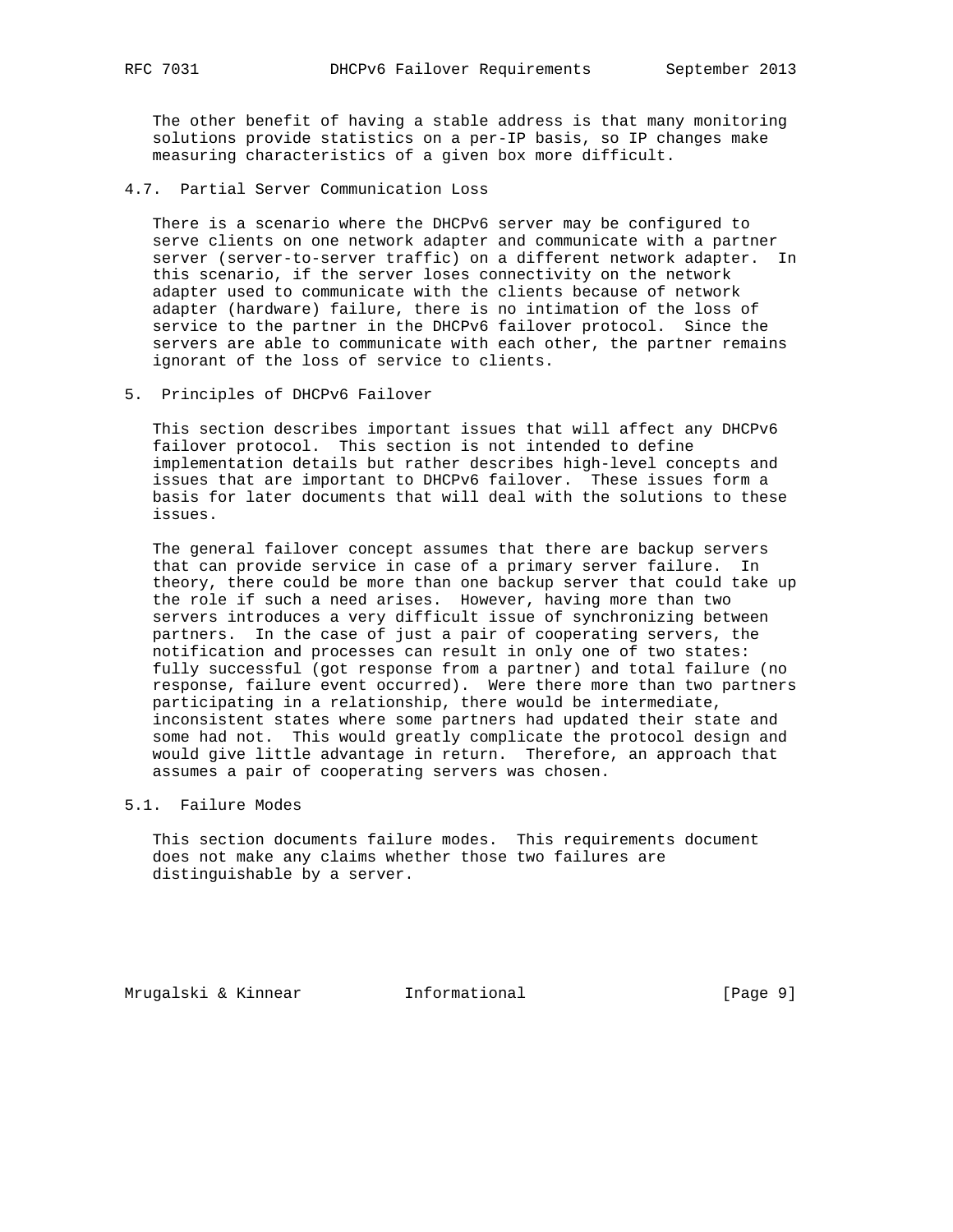# 5.1.1. Server Failure

 Servers may become unresponsive due to a software crash, hardware failure, power outage, or any number of other reasons. The failover partner will detect such an event due to lack of responses from the down partner. In this failure mode, the assumption is that the server is the only equipment that is off-line and all other network equipment is operating normally. In particular, communication between other nodes is not interrupted.

 When working under the assumption that this is the only type of failure that can happen, the server may safely assume that its partner unreachability means that it is down, so other nodes (clients, in particular) are not able to reach it either, and no services are provided.

 It should be noted that recovery after the failed server is brought back on-line is straightforward, due to the fact that it just needs to download current information from the lease database of the healthy partner and there is no conflict resolution required.

 This is by far the most common failure mode between two failover partners.

When the two servers are located physically close to each other, possibly in the same room, the probability that a failure to communicate between failover partners is due to server failure is increased.

# 5.1.2. Network Partition

 Another possible cause of partner unreachability is a failure in the network that connects the two servers. This may be caused by failure of any kind of network equipment: router, switch, physical cables, or optic fibers. As a result of such a failure, the network is split into two or more disjoint sections (partitions) that are not able to communicate with each other. Such an event is called "network partition". If failover partners are located in different partitions, they won't be able to communicate with each other. Nevertheless, each partner may still be able to serve clients that happen to be part of the same partition.

 If this failure mode is taken into consideration, a server can't assume that partner unreachability automatically means that its partner is down. They must consider the fact that the partner may continue operating and interacting with a subset of the clients. The

Mrugalski & Kinnear **Informational** [Page 10]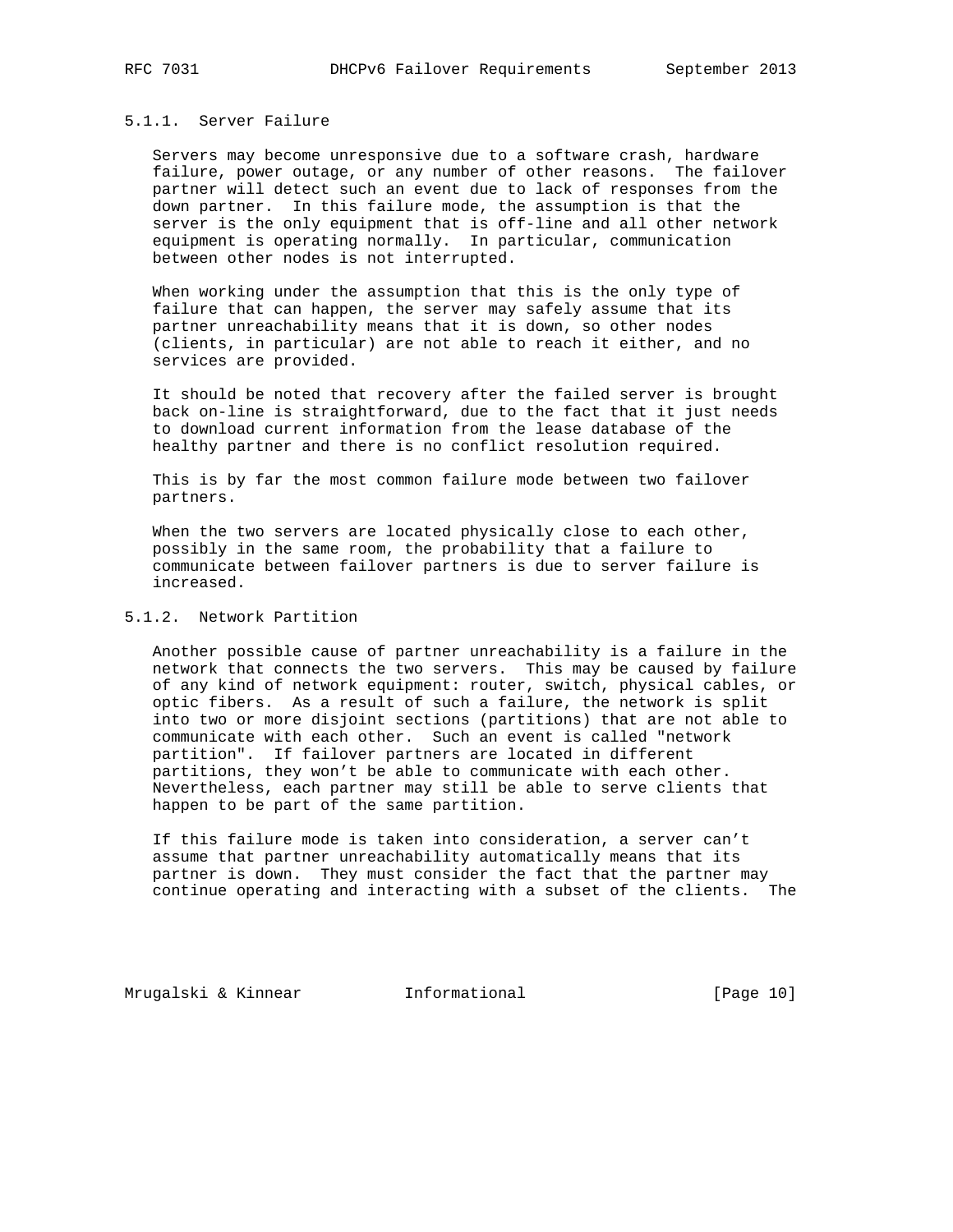only valid assumption is that the partner also detected the network partition event and follows procedures specified for such a situation.

 It should be noted that recovery after a partitioned network is rejoined is significantly more complicated than recovery from a server failure event. As both servers may have kept serving clients, they have two separate lease databases, and they need to agree on the state of each lease (or follow any other algorithm to bring their lease databases into agreement).

 This failure mode is more likely (though still rare) in the situation where two servers are in physically distant locations with multiple network elements between them. This is the case in geographically distributed failover (see Section 4.2).

#### 5.2. Synchronization Mechanisms

 Partners must exchange information about changes made to the lease database. There are at least two types of synchronization methods that may be used (see Sections 5.2.1 and 5.2.2). These concepts are related to distributed databases, so some familiarity with distributed database technology is useful to better understand this topic.

# 5.2.1. Lockstep

 When a server receives a REQUEST message from a client, it consults its lease database and assigns requested addresses and/or prefixes. To make sure that its partner maintains a consistent database, it then sends information about a new or just updated lease to the partner and waits for the partner's response. After the response from its partner is received, the REPLY message is transmitted to the client.

 This approach has the benefit of having a completely consistent lease database between partners at all times. Unfortunately, there is typically a significant performance penalty for this approach as each response sent to a client is delayed by the total sum of the delays caused by two transmissions between partners and the processing by the second partner. The second partner is expected to update its own copy of the lease database in permanent storage, so this delay is not negligible, even in fast networks.

 Due to the advent of fast SSD (solid state disk) and battery-backed RAM (random access memory) disk technology, this write performance penalty can be limited to some degree.

Mrugalski & Kinnear **Informational** [Page 11]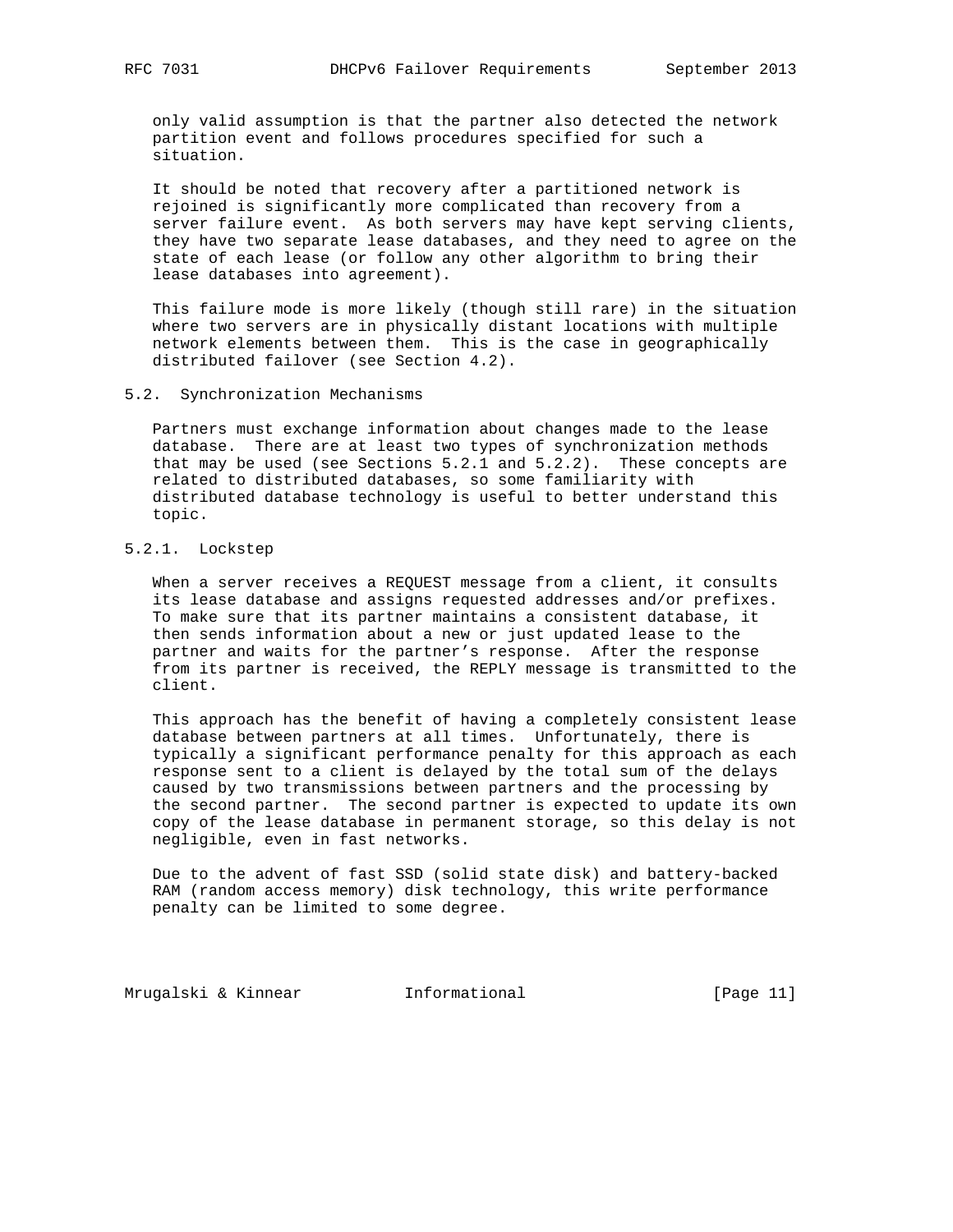# 5.2.2. Lazy Updates

 Another approach to synchronizing the lease databases is to transmit the REPLY message to the client before completing the update to the partner. The server sends the REPLY to the client immediately after assigning appropriate addresses and/or prefixes and initiates the partner update at a later time, depending on the algorithm chosen. Another variation of this approach is to initiate transmission to the partner but not wait for its response before sending the REPLY to the client.

 This approach has the benefit of a minimal impact on server response times; it is thus much better from a performance perspective. However, it makes the lease databases loosely synchronized between partners. This makes the synchronization more complex (particularly the re-integration after a network partition event), as there may be cases where one client has been given a lease on an address or prefix of which the partner is not aware (e.g., if the server crashes after sending the REPLY to the client but before sending update information to its partner).

## 6. DHCPv4 and DHCPv6 Failover Comparison

 There are significant similarities between existing DHCPv4 and envisaged DHCPv6 failovers. In particular, both serve IP addresses to clients, require maintaining consistent databases among partners, need to perform consistent DNS updates, must be able take over bindings offered by a failed partner, and must be able to resume operation after the partner is recovered. DNS conflict resolution works on the same principles in both DHCPv4 and DHCPv6.

 Nevertheless, there are significant differences. IPv6 introduced prefix delegation [RFC3633], which is a crucial element of the DHCPv6 protocol. IPv6 also introduced the concept of deprecated addresses with separate preferred and valid lifetimes, both configured via DHCPv6. Negative response (NACK) in DHCPv4 has been replaced with the ability in DHCPv6 to provide a corrected response in a REPLY message, which differs from a REQUEST.

 Also, the typical large address space (close to 2^64 addresses on /64 prefixes expected to be available on most networks) may make managing address assignment significantly different from DHCPv4 failover. In DHCPv4, it was not possible to use a hash or calculated technique to divide the significantly more limited address space, and therefore, much of the protocol that deals with pool balancing and rebalancing might not be necessary and can be done mathematically. Also, because of the much lower degree of contention for IP addresses, the DHCPv6

Mrugalski & Kinnear **Informational** [Page 12]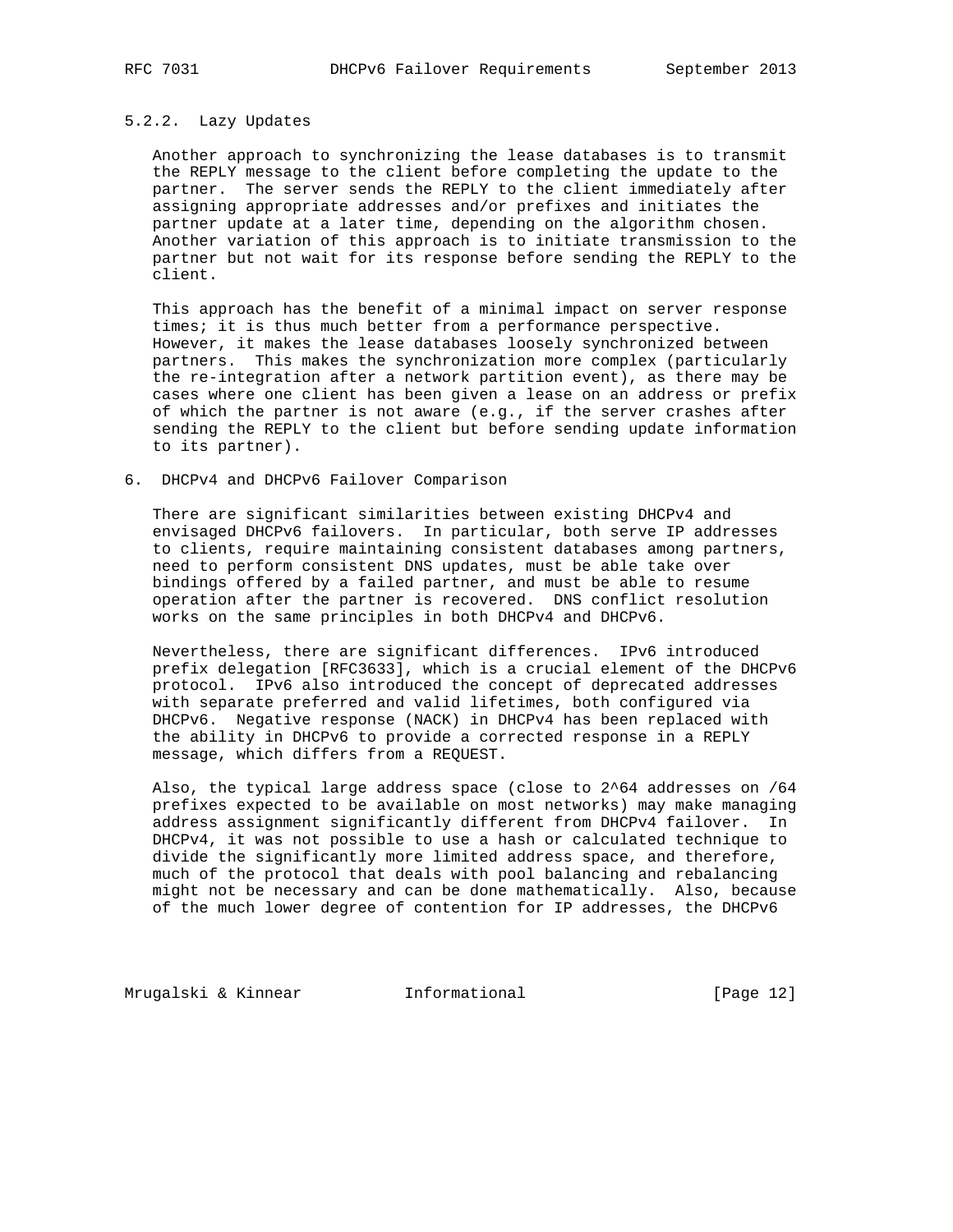failover protocol does not need to be tuned to support rapid reclamation of IPv6 addresses following the loss of a failover peer's database.

 However, DHCPv6 prefix delegation is similar to IPv4 addressing in terms of the number of available leases, and therefore, techniques for pool balancing and rebalancing and more rapid reclamation of prefixes allocated by a failed peer will be needed.

7. DHCPv6 Failover Requirements

This section summarizes the requirements for DHCPv6 failover.

 Certain capabilities may be useful in some, but not all, scenarios. Such additional features will be considered optional parts of failover and will be defined in separate documents. As such, this document can be considered an attempt to define requirements for the DHCPv6 failover "core" protocol.

 The core of the DHCPv6 failover protocol is expected to provide the following properties:

- 1. The number of supported partners must be exactly two, i.e., there are at most two servers that are aware of a specific lease.
- 2. For each prefix or address pool, a server must not participate in more than one failover relationship.
- 3. The defined protocol must support the m-to-1 model (i.e., one server may form more than one relationship), but an implementation may choose to implement only the 1-to-1 model (i.e., everything from one server is backed on another).
- 4. One partner must be able to continue serving leases offered by the other partner. This property is also sometimes called "lease stability". The failure of either failover partner should have minimal or no impact on client connectivity. In particular, it must not force the client to change addresses and/or change prefixes delegated to it. Lease stability has the aim of avoiding disturbance to long-lived connections.
- 5. Prefix delegation must be supported.
- 6. Use of the failover protocol must not introduce significant performance impact on server response times. Therefore, synchronization between partners must be done using some form of lazy updates (see Section 5.2.2).

Mrugalski & Kinnear **Informational** [Page 13]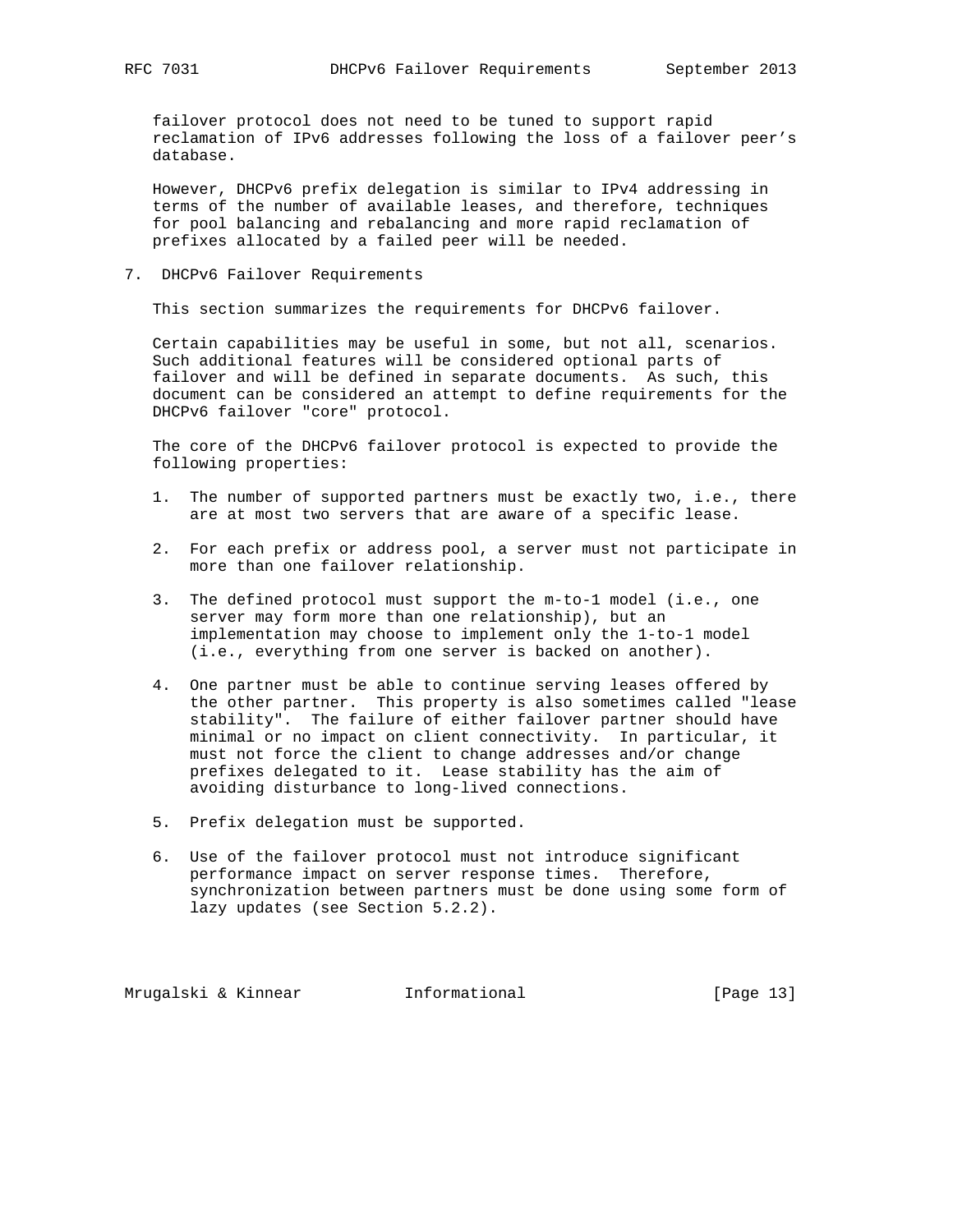- 7. The pair of failover servers must be able to recover from a server down failure (see Section 5.1.1).
- 8. The pair of failover servers must be able to recover from a network partition event (see Section 5.1.2).
- 9. The design must allow secure communication between the failover partners.
- 10. The definition of extensions to this core protocol should be allowed, when possible.

 Depending on the specific nature of the failure, the recovery procedures mentioned in points 7 and 8 may require manual intervention.

 High availability is a property of the protocol that allows clients to receive DHCPv6 services despite the failure of individual DHCPv6 servers. In particular, it means the server that takes over providing service to clients from its failed partner will continue serving the same addresses and/or prefixes. This property is also called "lease stability".

 Although progress on a standardized interoperable DHCPv4 failover protocol has stalled, vendor-specific DHCPv4 failover protocols have been deployed that meet these requirements to a large extent. Accordingly, it would be appropriate to take into account the likely coexistence of DHCPv4 and DHCPv6 failover solutions. In particular, certain features that are common to both IPv4 and IPv6 implementations, such as the DNS Update mechanism, should be taken into consideration to ensure compatible operation.

7.1. Features out of Scope

The following features are explicitly out of scope.

- 1. Load Balancing This capability is considered an extension and may be defined in a separate document. It must not be part of the core protocol but rather defined as an extension. The primary reason for this the desire to limit the complexity of the core protocol. See [LOAD-BALANCING].
- 2. Configuration synchronization Two failover partners are expected to maintain the same configuration. Mismatched configuration between partners is a frequent problem in failover solutions. Unfortunately, that is an open-ended problem, since different servers have very different configuration data models.

Mrugalski & Kinnear **Informational** [Page 14]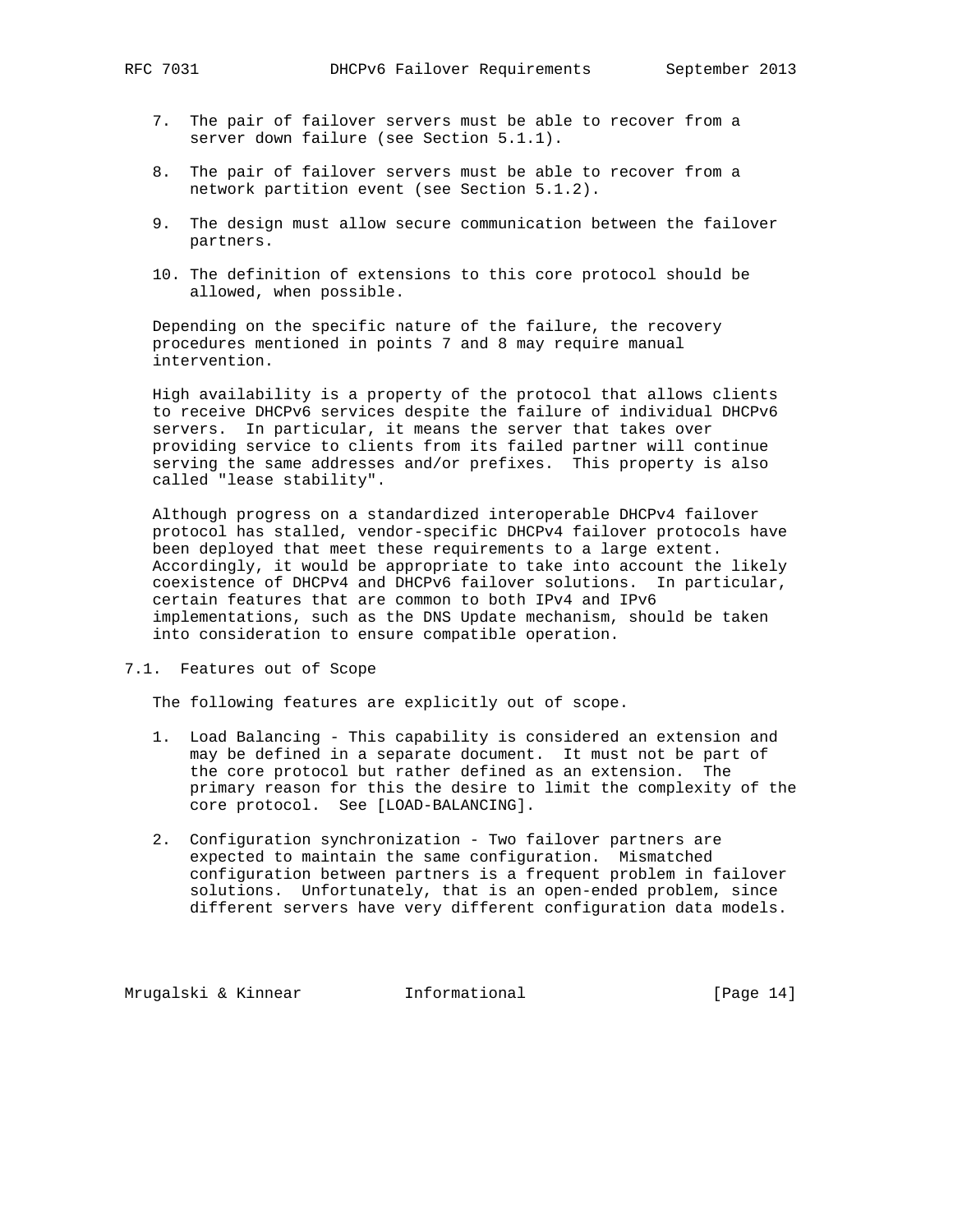- 3. m-to-n model (see Section 4.4).
- 4. Servers participating in multiple failover relationships for any given prefix or address pool.
- 8. Security Considerations

 The design must provide a mechanism whereby each peer in a failover relationship can identify the other peer, authenticate that identification, and validate that the identified peer is the one with which communication is intended. This mechanism should also optionally provide support for confidentiality.

 The protocol specification, when it is written, should provide operational guidelines in the case of authentication mechanisms that require access to network servers that have the potential to be unreachable (e.g., what to do if a partner is reachable but the remote Certificate Authority is unreachable due to a network partition event).

 The security considerations for the design itself will be discussed in the design document.

9. Acknowledgements

 This document extensively uses concepts, definitions and other parts of [DHCPV4-FAILOVER]. Thanks to Bernie Volz and Shawn Routhier for their frequent reviews and substantial contributions. The authors would also like to thank Qin Wu, Jean-Francois Tremblay, Frank Sweetser, Jiang Sheng, Yu Fu, Greg Rabil, Vithalprasad Gaitonde, Krzysztof Nowicki, Steinar Haug, Elwyn Davies, Ted Lemon, Benoit Claise, Stephen Farrell, Michal Hoeft, and Krzysztof Gierlowski for their comments and feedback.

 This work has been partially supported by the Department of Computer Communications (a division of Gdansk University of Technology) and the National Centre for Research and Development (Poland) under the European Regional Development Fund, Grant No. POIG.01.01.02-00-045 / 09-00 (Future Internet Engineering Project).

Mrugalski & Kinnear **Informational** [Page 15]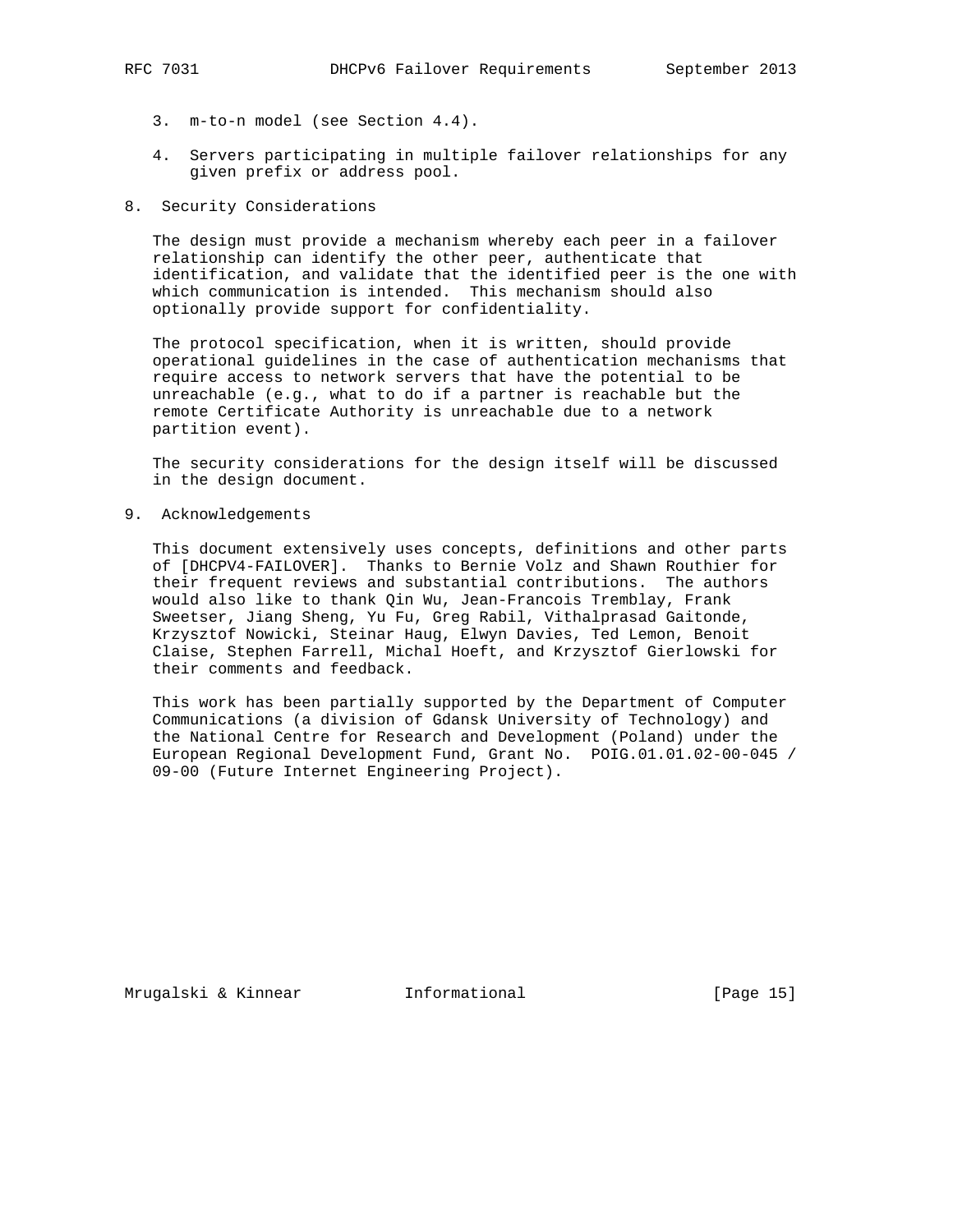- 10. References
- 10.1. Normative References
	- [RFC3315] Droms, R., Bound, J., Volz, B., Lemon, T., Perkins, C., and M. Carney, "Dynamic Host Configuration Protocol for IPv6 (DHCPv6)", RFC 3315, July 2003.
	- [RFC3633] Troan, O. and R. Droms, "IPv6 Prefix Options for Dynamic Host Configuration Protocol (DHCP) version 6", RFC 3633, December 2003.
	- [RFC4704] Volz, B., "The Dynamic Host Configuration Protocol for IPv6 (DHCPv6) Client Fully Qualified Domain Name (FQDN) Option", RFC 4704, October 2006.
- 10.2. Informative References

 [DHCPV4-FAILOVER] Droms, R., Kinnear, K., Stapp, M., Volz, B., Gonczi, S., Rabil, G., Dooley, M., and A. Kapur, "DHCP Failover

- Protocol", Work in Progress, March 2003.
- [LOAD-BALANCING] Kostur, A., "DHC Load Balancing Algorithm for DHCPv6", Work in Progress, December 2012.
- [RFC2136] Vixie, P., Thomson, S., Rekhter, Y., and J. Bound, "Dynamic Updates in the Domain Name System (DNS UPDATE)", RFC 2136, April 1997.
- [RFC5970] Huth, T., Freimann, J., Zimmer, V., and D. Thaler, "DHCPv6 Options for Network Boot", RFC 5970, September 2010.
- [RFC6853] Brzozowski, J., Tremblay, J., Chen, J., and T. Mrugalski, "DHCPv6 Redundancy Deployment Considerations", BCP 180, RFC 6853, February 2013.